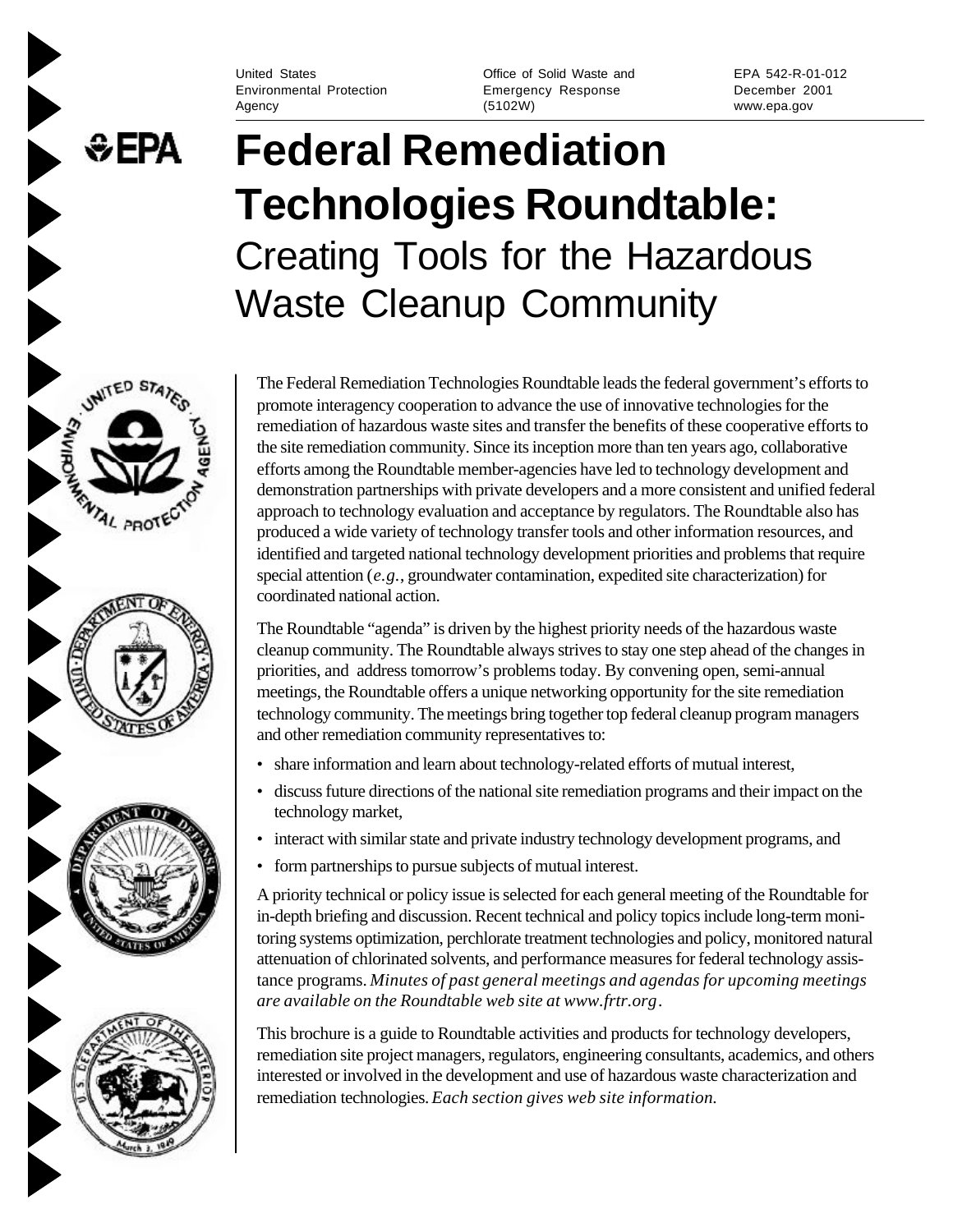











# **Roundtable Tools for Selecting Site Characterization and Remediation Technologies**

## Characterization Technologies Screening Matrix

Currently, billions of dollars are being spent on characterizing contamination at hazardous waste sites. Most of these funds are spent drilling wells, collecting samples, and analyzing samples, usually at laboratories, an approach that can be costly and time-consuming. New technologies offer faster and less costly characterization of sites. However, barriers to the use of new technologies include a lack of both investment capital and acceptance by regulators stemming from a lack of credible performance data and a failure to establish proper data quality objectives for the techniques.

*The Field Sampling and Analysis Technologies Matrix* is a screening tool that provides users with an introduction to innovative, commercially available technologies for on-site monitoring and measurement and helps identify technologies and methods that optimize sampling locations and minimize well installation. The *Matrix* and the analytical field instruments listed in it are tools for obtaining timely and reliable data to guide sampling investigations and minimize costs. The companion Reference Guide provides a description of each technology and additional background information. *The matrix is available on-line at www.frtr.gov/pubs.html.*

## Remediation Technologies Screening Matrix

*The Remediation Technologies Screening Matrix* provides a tool for evaluating and selecting time- and cost-effective innovative site remediation technologies. These technologies face the same set of barriers to selection and implementation as characterization technologies. *The Remediation Technologies Screening Matrix* is an online, interactive screening tool that helps users identify efficient, cost-effective innovative technologies and methods for remediating particular sites. A search process allows users to present queries based on contamination problems as well as specific technology issues, depending on their need. *The matrix is available on-line at www.frtr.gov/pubs.html.*

### Cost and Performance Case Studies

The Roundtable's Cost and Performance Data Workgroup has produced guidelines for reporting cost and performance data for innovative remediation technologies. The member-agencies used the guidelines to produce case studies reporting data from almost 300 full-scale remediation efforts and large-scale demonstration projects. The case-study reports serve as a primary reference source and contain project information on site background and setting, waste source, contaminants and media treated, technology design and operation, performance, cost, regulatory requirements, points of contact, and lessons learned. Case studies are 5 to 40 pages in length and provide varying levels of detail, reflecting the differences in the availability of data and information. A short abstract for each report summarizes information in each case study. *The case studies are available online at www.frtr.gov/pubs.html.*

# **Roundtable Initiatives for Improving Existing System Operations**

### Pump and Treat Optimization

The Roundtable has taken a leading role in a multi-agency effort to optimize long-term monitoring and performance of pump-and-treat systems for groundwater remediation. These conven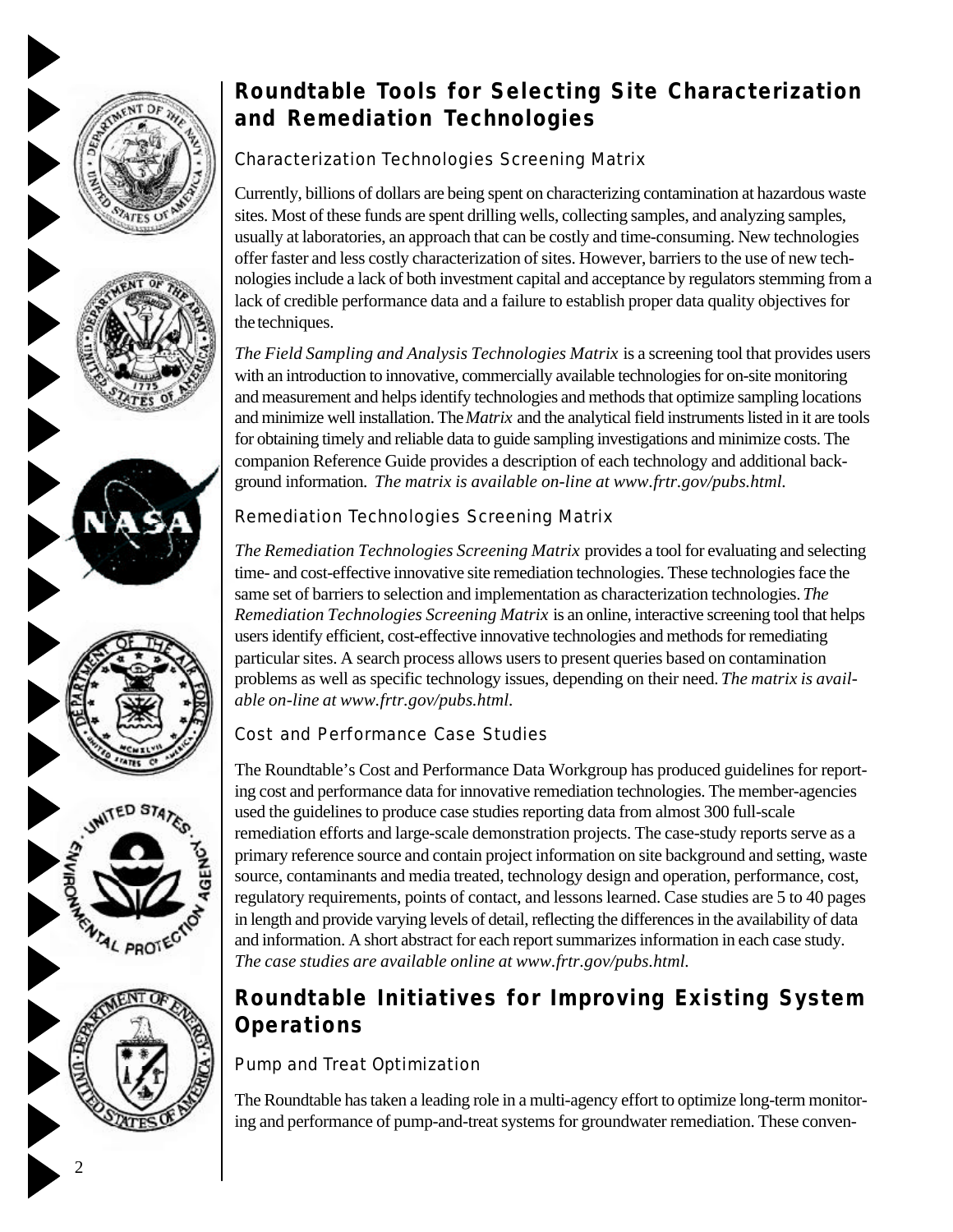tional and very common remediation systems have high operation, maintenance, and monitoring costs caused by their relative inefficiency. Inefficient systems can impact the effectiveness, timing, and cost of remedial solutions.

As part of the effort to promote the effectiveness of pump and treat, the Roundtable sponsored a 4-day conference, *Subsurface Remediation: Improving Long-Term Monitoring and Remedial Systems Performance*, to assess long-term monitoring processes and practices and the optimization of subsurface remedial performance. These processes and practices are especially critical to *in situ* remedial methods, natural attenuation strategies, and other relatively lengthy remedial alternatives. The objectives of the conference were to highlight successes and issues related to improving the performance of subsurface remediation technologies, showcase practical approaches to cost-effective monitoring of remedial performance, and identify research gaps and needs from current practice. *Proceedings of the conference are available at: www.frtr.gov/optimization/optimize.html.*

#### DNAPL Action Plan

The Roundtable has developed the Federal DNAPL Technologies Initiative Program (FeDTIP) to accelerate the development and use of innovative technologies for remediating dense nonaqueous phase liquids (DNAPLs) in groundwater, which are present at many member agency sites. Because DNAPLs are difficult to reach and their movement is difficult to characterize, DNAPL contamination poses a number of complex engineering challenges.

The focus of the new initiative is on DNAPL sites where conventional technologies (particularly pump-and-treat systems) take too long to meet national priorities. The goal of the action plan is to develop a model for cooperative, coordinated technology development that reduces the development time for *in situ* treatment technologies. *The FeDTIP Action Plan* targets five technology classes—*in situ* thermal, surfactant cosolvent flushing, chemical oxidation, bioaugmentation, and DNAPC characterization and modeling techniques. The plan proposes collaborative efforts among federal agencies in technology demonstrations and deployments, identification and resolution of key science and technology issues, development of technical practices and design guidance manuals, and development of an effective technology transfer process.

#### Tri-Agency Permeable Reactive Barrier Initiative

Three Roundtable member-agencies—the Department of Defense, Department of Energy, and Environmental Protection Agency—are cooperating under the *Tri-Agency Permeable Reactive Barrier Initiative* to evaluate the field performance of several permeable reactive barrier (PRB) technologies under a variety of site conditions for treating groundwater. PRBs offer cost advantages for treating a variety of dissolved contaminants, including some chlorinated solvents, heavy metals, and radionuclides commonly found at a number of sites.

The two main challenges facing the PRB technology are evaluating longevity of the system and verifying its hydraulic performance. The objectives of the Initiative are to leverage the technical and financial resources of the three agencies to examine the field performance of various PRB systems, conduct field investigations to address any information gaps, and issue a joint guidance document on long-term field implementation and monitoring of the technology. In 2001, the three agencies will publish a combined report that summarizes the results and conclusions of the Initiative and makes recommendations for PRB implementation and long-term monitoring. Each agency also will prepare a final report detailing the methodology and results of the investigations at their respective sites. *More information is available at: www.frtr.gov/prb/.*